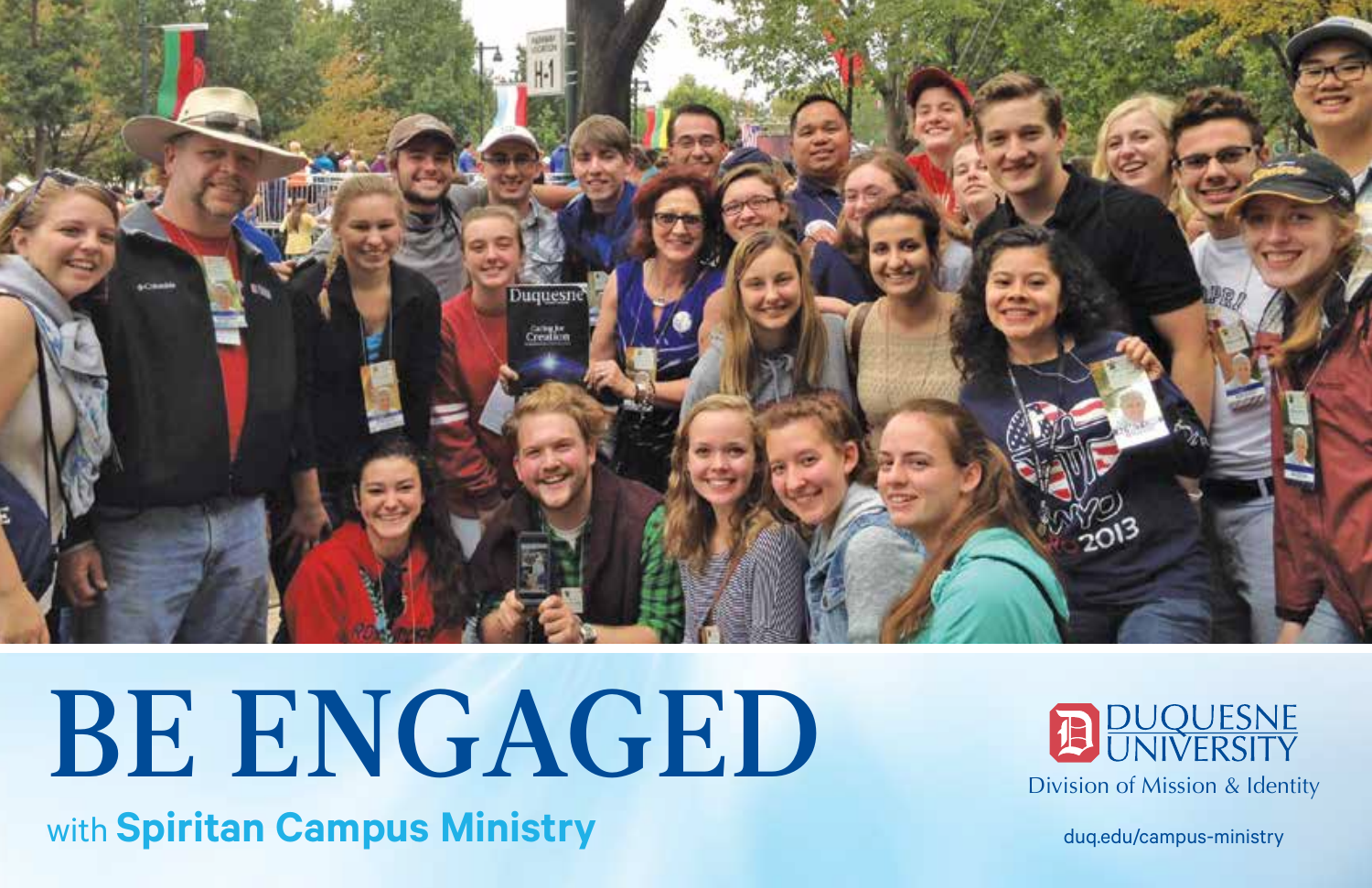*Act justly, love tenderly and walk humbly with your God.* 

**The Communication** 

*– Micah 6:8* **Prayer**

## WELCOME

#### **Be Engaged!**

**From liturgical celebrations and faith journey communities to outreach opportunities, Spiritan Campus Ministry invites you to explore all the ways you can contribute at Duquesne and beyond.** 

- • **Celebrate your Faith** with daily Eucharist and special services offered throughout the Church's liturgical seasons.
- **Reconciliation** is available Monday through Friday at 11:30 a.m. and by appointment. The chapel is open to all for reflection and prayer.
- • **Taizé** is an ecumenical service employing music and prayer that is offered throughout the year.
- • **Liturgical Ministry** is a great way to get involved. Volunteer your time as a Eucharistic Minister, Hospitality Minister, Musician, Choir Member and Proclaimer of the Word.

#### **A Spiritan Approach to Faith and Justice**

- • **Being Open to the Spirit** and learning to be present outside of one's comfort zone.
- • **Committing to Authentic Relationships** with fellow students and community members with whom they work.
- • **Walking with those on the Margins** and understanding one's role in meeting the needs of diverse populations.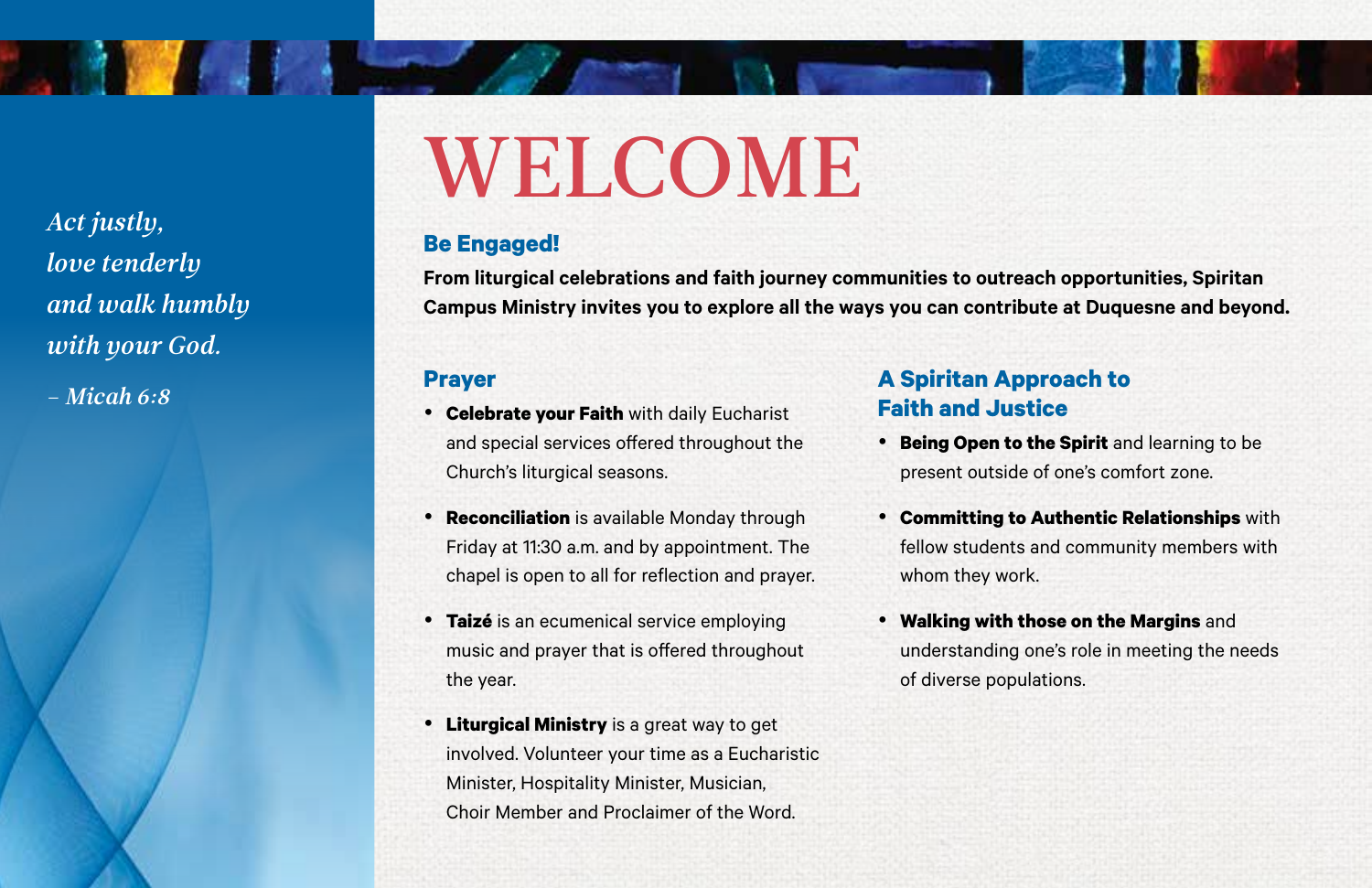### FAITH

**Spiritan Campus Ministry** offers many opportunities to participate in, to share, and to develop your faith with others, including:

#### **Retreats**

#### **Catholic Bible Study**

Enjoy a home-cooked meal, fellowship and community while discussing the upcoming week's Gospel. All are welcome!

#### **Off the Beaten Path**

A faith-sharing experience designed for and by students and facilitated by a campus minister on issues related to faith and lived university experience.

#### **Rite of Christian Initiation of Adults (RCIA) and Confirmation**

RCIA is for those who would like to be initiated into the Catholic Church or complete their initiation with Confirmation. It is also an opportunity to explore Church teachings.

#### **ALIVE**

A community of college students that gather once a month for Eucharistic adoration, peer witness and community to bring us closer to Christ and closer to each other. All are welcome to join in this experience.

#### **Vocational Discernment Group**

Provides an opportunity for men and women to gather weekly to reflect on God's grace and action in an individual's life and their call to participate in God's work through the Church.

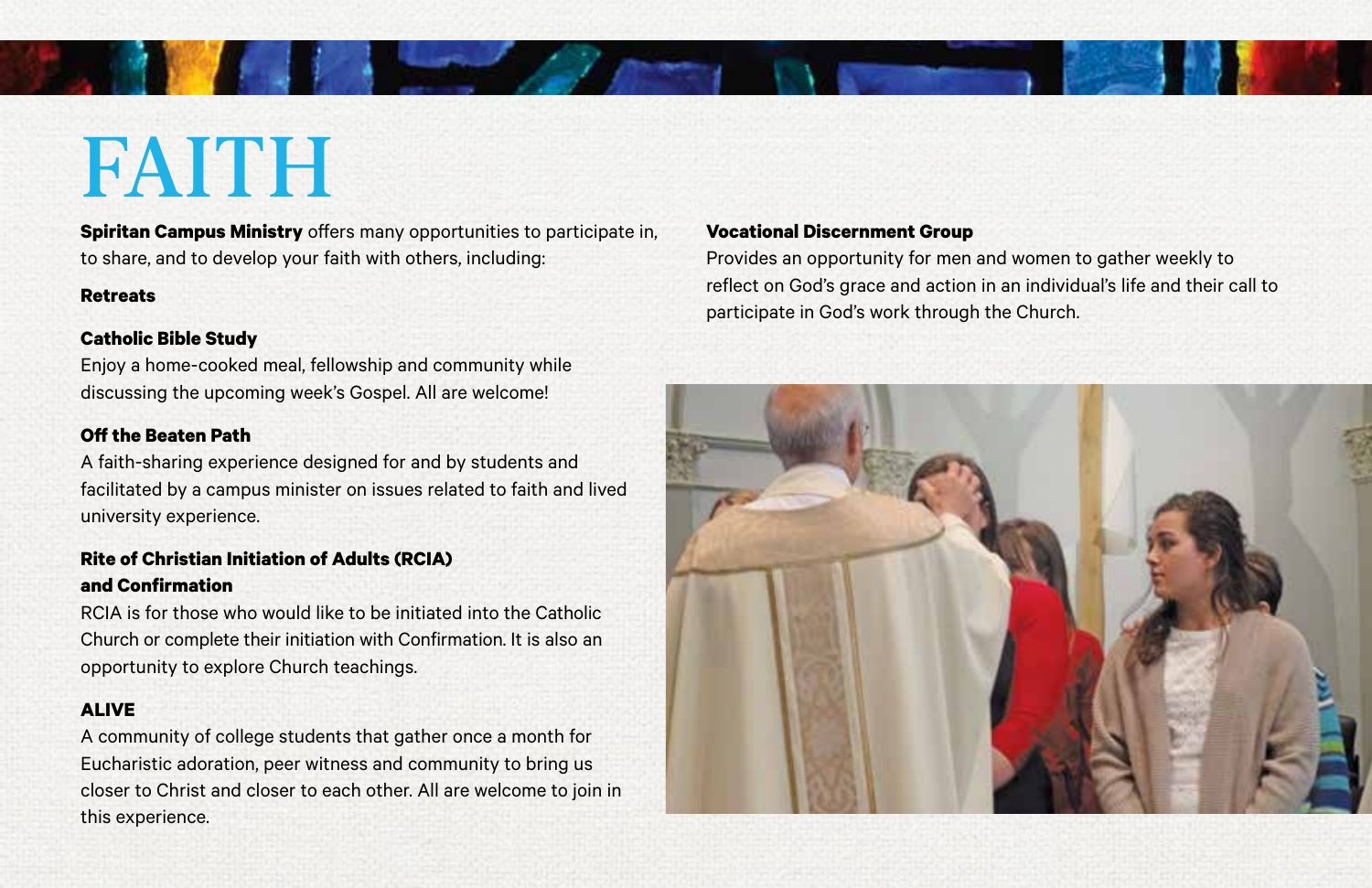## **JUSTICE**



#### **Cross-Cultural Mission Experiences (CCMEs)**

CCMEs are faith-based mission trips offered during Spring

Break and in the summer. Trips are low cost and are based in urban, rural and international locations. CCMEs are a fun and exciting way to meet students from a variety of backgrounds, majors and faiths while working with marginalized populations. Our work on these trips continues long-standing relationships built by the Spiritans and the University. We form a community of students based on interests and gifts through a selection process and then send them to work with other communities. Applications are available on our website beginning in late August. Deadline for applications is September 30.

#### **Apply early! Space is limited!**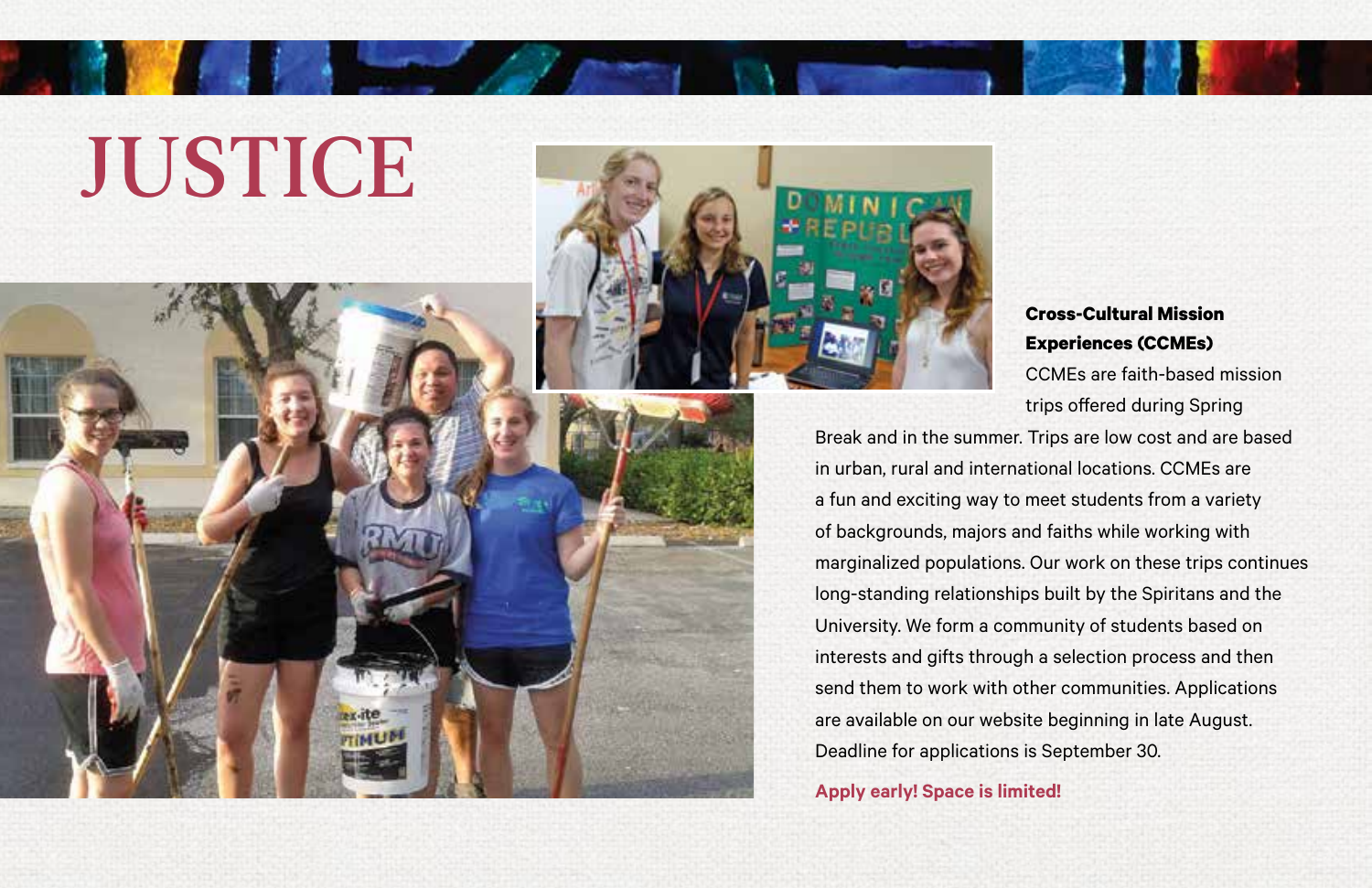### SOCIAL JUSTICE **Opportunities**

#### **Consistent Ethic of Life (CEL)**

Education. Advocacy. Outreach. Concerned with all life issues, from conception to natural death, this group works to educate the public and advocate for change in legislation that violates human life in any stage of its existence.

#### **Contact us at cel@duq.edu.**

#### **Saint Vincent De Paul Society**

Offers weekly outreach to the homeless of downtown Pittsburgh.

#### **Fair Trade and Fair Food Awareness**

An opportunity for the campus community to participate in and learn about the intrinsic connection with the goods we buy and the people who produce them.

#### **Duquesne University Students for Fair Trade**

A student group committed to spreading Fair Trade Awareness to the campus community year round.

#### **Some events include:**

- Fair Trade Open Mic Nights
- Fair Trade Coffee/Chocolate tastings
- Awareness workshops
- Fair Trade Week

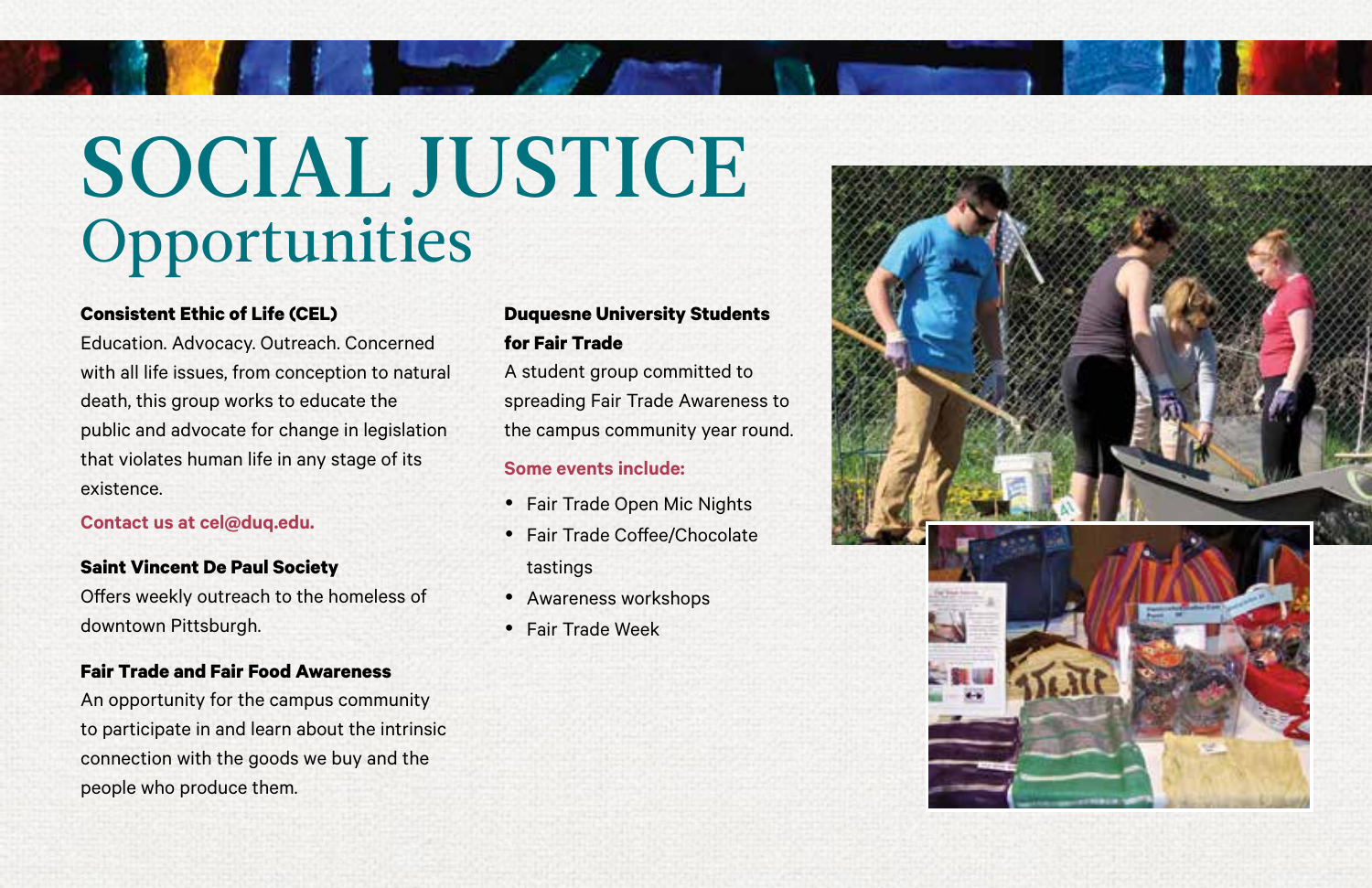#### **SPIRITAN CAMPUS MINISTRY CENTER**

**RANGE AND ADDRESS** 

**2nd Floor, Towers, Side B**

**MONDAY – FRIDAY** 8:30 a.m. – midnight

**SATURDAY – SUNDAY** noon - midnight

Students, faculty and staff of all faiths are welcome! Enjoy a cup of fair trade coffee or tea in our café, relax in our common area or find a quiet place to study. An ecumenical prayer room, as well as male and female Muslim prayer rooms, are available on the first floor. The Center's community room is available for group meetings. To reserve group meeting space, contact Mary Beth Calorie at caloriem@duq.edu or 412.396.6020.

### **COMMUNITY**

#### **Ecumenical and Interfaith Opportunities**

#### **Crossroads Christian Fellowship**

Learn more by emailing us at crossroadsduq@hotmail.com.

**Muslim Student Association** Prayer Rooms are located in Spiritan Campus Ministry Center, 1<sup>st</sup> Floor Towers.

**Jewish Student Organization** Call the Center for Student Involvement at 412.396.5853 for more information.

**Orthodox Christian Fellowship** Fr. Radu Bordeianu at 412.396.6526 or bordeianur@duq.edu

**University Chapel Weddings** Debbie Kostosky at 412.396.6021 or kostosky@duq.edu

#### **Care**

#### **Pastoral Counseling**

Campus ministers are professional men and women, lay and ordained, who are specially trained to address the spiritual, religious and ministerial needs of college students, faculty, staff and alumni.

#### **When to talk to a Campus Minister**

Feel free to contact Spiritan Campus Ministry anytime.

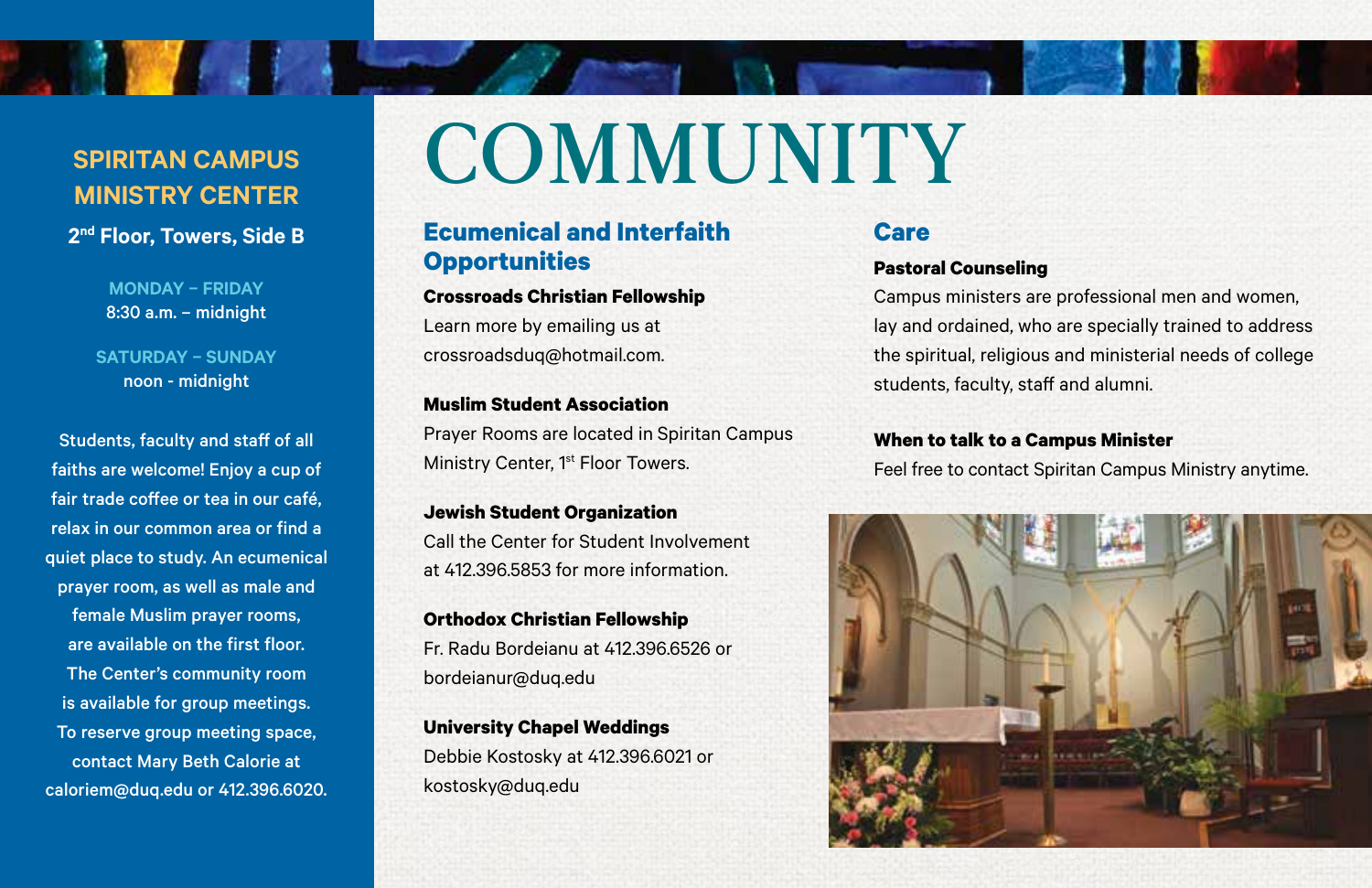### CONTACT US

Director of Spiritan Campus Ministry and University Chaplain **Rev. Daniel Walsh, C.S.Sp.** 102 Administration Building 412.396.6020 walshd@duq.edu

Vice President of Mission & Identity **Rev. Ray French, C.S.Sp.** 502 Administration Building 412.396.5097 french@duq.edu



**Rev. Bill Christy, C.S.Sp.** *Assistant Director and Formation Director* Towers Spiritan Campus Ministry Center 412.396.6020 christyw458@duq.edu

**Rev. Vince Stegman, C.S.Sp.**  *Assistant Chaplain*  102 Administration Building 412.396.6020 stegmanv@duq.edu

**Eugene Forish** *Director of Music and Liturgy* 102 Administration Building 412.396.6019 forishe@duq.edu

**Mary Beth Calorie** *Administrative Assistant* 102 Administration Building 412.396.6020 caloriem@duq.edu

#### **Giovan Cuchapin**

*Campus Minister* 1st Floor, Towers-Side B 412.396.5045 cuchapinf@duq.edu

#### **Linda Donovan**

*Campus Minister* St. Ann / St. Martin Hall 412.396.1628 donovanl@duq.edu

#### **Deborah Kostosky**

*Campus Minister* 102 Administration Building 412.396.6021 kostosky@duq.edu

#### **Kate Lecci**

*Campus Minister* 2nd Floor, Des Places Hall 412.396.5093 leccik@duq.edu

#### **MASS TIMES for the Academic Year**

, 李慧 小

**WEEKDAYS** 7:45 a.m. & noon Chapel of the Holy Spirit

#### **WEEKLY**

Mass for Peace Chapel of the Holy Spirit

**FRIDAY** After the Noon Mass Exposition of the Blessed Sacrament Stations of the Cross during Lent

> **SATURDAY** 5:30 p.m. Vigil Mass Chapel of the Holy Spirit

**SUNDAY** 11 a.m. Chapel of the Holy Spirit

6 p.m. Towers Multi-Purpose Room

9 p.m. Chapel of the Holy Spirit